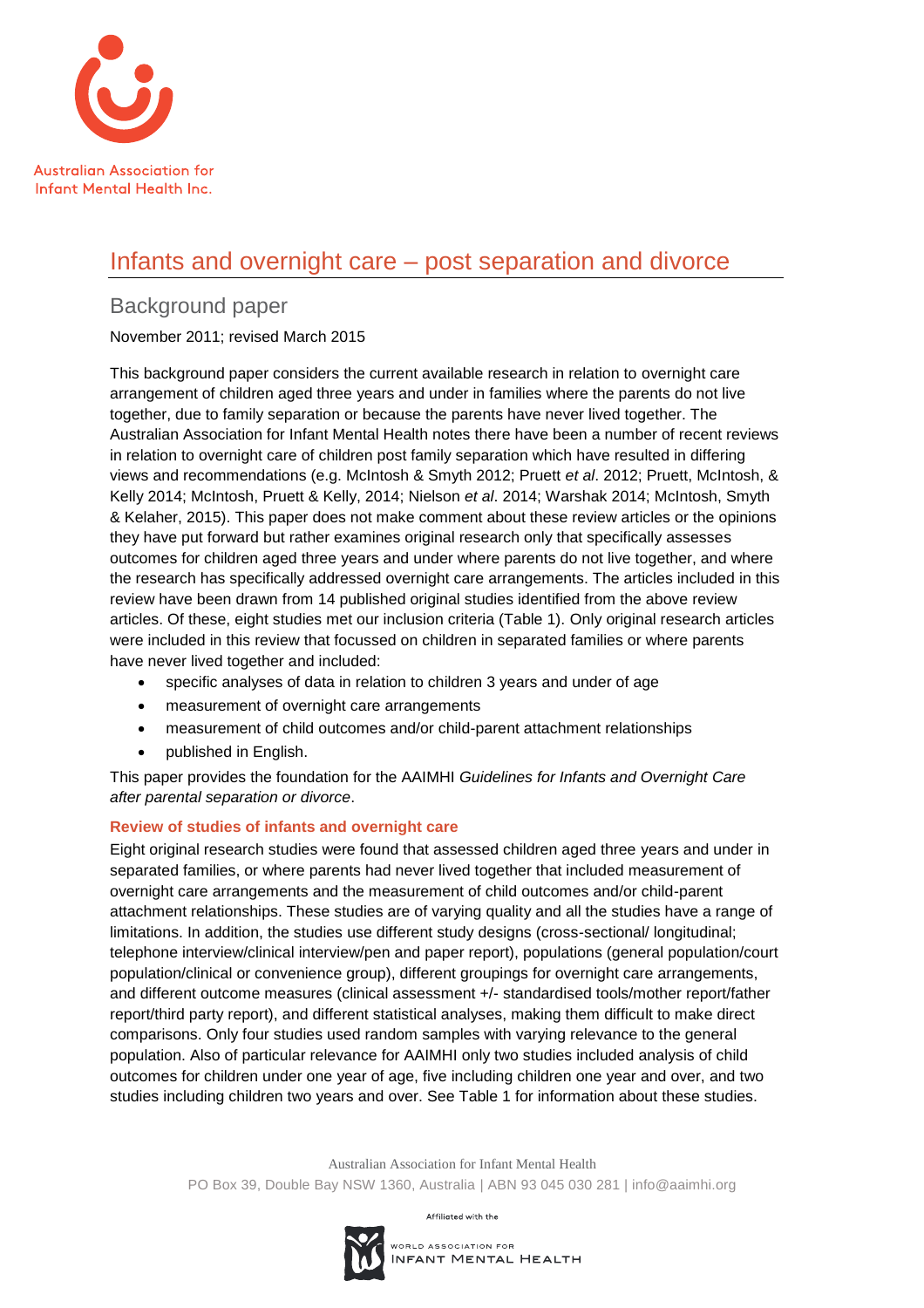#### **Parent conflict and child outcomes**

Eight of the nine studies found that conflict between separated parents was associated with poorer emotional and behavioural outcomes for children. Of interest the study by Altenhofen and colleagues (2010) found that higher parent conflict was associated with lower parent emotional availability, which is known to be associated with insecure attachment (Biringen & Easterbrook, 2012).

#### **Child-parent attachment relationships and overnight care**

Four studies assessed child-parent attachment either directly or indirectly. All four studies had methodological weaknesses in relation to sample size or the generalisability of the samples to the general population. Three studies used well-accepted measures of attachment security, with Solomon and George (1999; sample size = 146) using the Strange Situation Procedure, while two studies – Altenhofen, Sutherland and Biringen (2010; sample size 24) and Tornello, Emery and Rowan (2013; sample size 2,570) – used variation of Q-sorts. The study by McIntosh and colleagues (2010; sample size 835 for children 0 – 5 years) assessed behaviours associated with attachment such as the child's monitoring of their primary care giver and their irritable behaviour.

Three studies found increased insecure attachment for young children in frequent overnight care. The study by Tornello and colleagues (2013), based on a large random sample, reported that one or more nights per week away from the primary carer was significantly associated with insecure attachments despite the mothers' rating the fathers in the overnight groups as being better parents and having better relationships with their children. The sample in this study however was comprised of high risk, low income families with many of the parents never having lived together since the birth of their child and therefore not generalisable to all separated families. The majority of participants of the study by Solomon and George (1999) also had not lived together and while a much smaller study they also found greater child-mother attachment insecurity when the child spent overnights away from the primary carer. Of interest the children's attachment to their fathers in this study tended to be insecure/disorganised regardless of overnight stays. An added limitation in this study was that the analysis compared the overnight groups to a combined group of children who did not spend overnights with their fathers and children from intact families.

McIntosh and colleagues (2010) found significantly greater levels of infant irritiability and greater monitoring of primary carers in children under two years who spent one or more overnight per week away from their primary carer. These emotional regulatory and attachment behaviours were associated with insecure attachment relationships (Ainsworth, Blehar, Waters, Wall, 1978). In this study, when children aged 2 to 3 years of age spent overnights away from their primary carer, they were found to have less persistence at tasks, which has been shown to be associated with insecure attachment (Sroufe et. al., 2005). A strength of this study is that the sample is drawn from a random sample of Australian families. Importantly, they also controlled for a range of factors such as parenting style, co-parenting relationship qualities and socio-economic status that are known to be associated with the self-selection into shared parenting arrangements. The main weakness with this study is that in attempting to specifically analyse 0 to 2; 2 to 3; and 4 to 5-year age groups the numbers in some groups were small. Altenhofen, Sutherland and Biringen (2010) did not find a connection between the age a child commenced overnights with their father and attachment security. However, this study had several methodological problems such as a very small sample size (n=24) and a lack of a comparison group. Overall, while all these studies had methodological problems, the results suggest less secure attachment with frequent overnights for children less than four years of age, particularly if the parents have never lived together with the child.

Solomon and George (1999) investigated protective and risk factors in relation to the child's attachment to the mother. They noted that overnight visits were not inevitably associated with disorganised infant-mother attachment. However, risk factors that emerged were in relation to parent conflict and the mother's perceived ability to protect the child from harm. Through interviews they found that high levels of conflict (including cold avoidance of all communication) was a common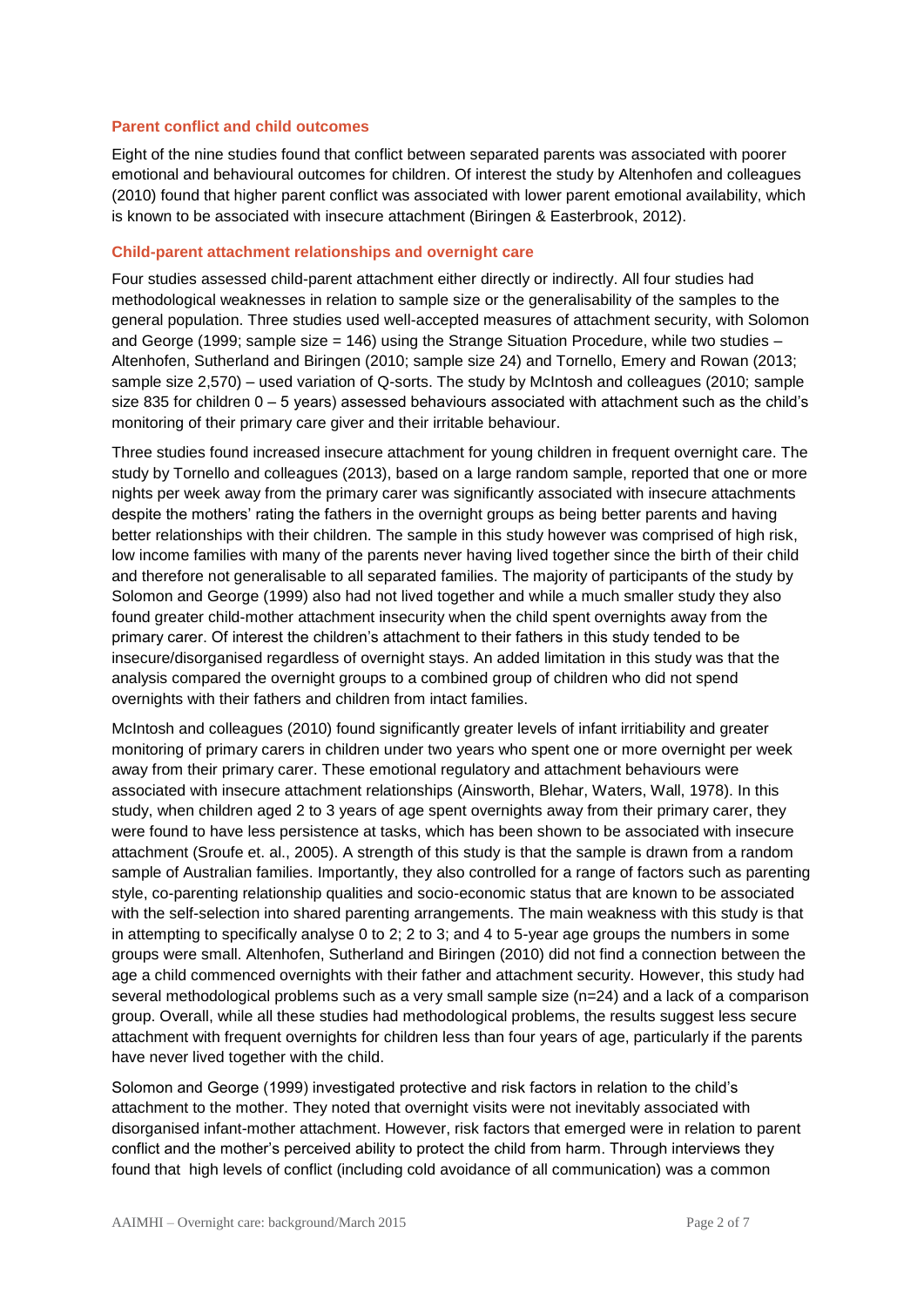occurrence during the transition from one parent to the other and that this atmosphere of tension and hostility would likely heighten the child's anxiety and need for reassurance both during separations and reunions and in general. This problem is also noted by Altenhofen and colleagues (2010) where they found that high conflict was associated with the mother being less emotionally available to provide emotional warmth and sensitivity to their child. Those mothers in the overnight group where the infant-mother relationship was rated as secure described themselves as being active and effective in providing psychological protection for their infants in a low conflict environment.

#### **Child outcomes and overnight care**

Seven studies measured child outcomes. Again each measured different aspects, and used different assessment measures from clinical assessment to parent or third party report using rating scales or standardised tests. Five studies found associations between negative child outcomes and overnight care (although one study also found a positive association for some children over three years of age). Two studies did not find any associations.

Two of the five studies that found negative associations used face to face clinical assessments by a third party to professionally assess the children's emotional wellbeing. Both these studies had small non-random samples. One study by Brotsky, Steinman and Zemmelman (1988) included 26 children less than four years of age with all participating families having been referred to a Joint Custody Project in the USA. All children were in some form of shared care. At one year post separation approximately half the children (14) were reportedly doing well. However, at an 18-month follow up these children were not doing so well suggesting that their problems were more evident when the children struggled with subsequent normal developmental milestones. At the one year post separation time point there were a further 27 per cent of children (7) who were deemed as meeting their developmental milestones but were emotionally distressed, and a further 20 per cent (5) who were assessed as being at serious risk of major emotional disturbance and/or developmental delay. Overall, the majority of these children were found to be struggling emotionally or not meeting their developmental milestones at the time of the assessment or at a later date. There was no comparison group of no overnight care to demonstrate whether these results were associated with overnight care or parental separation and associated conflict.

The second study was also conducted in the USA by McKinnon and Wallerstein (1987). This study followed the development of seven children under 3 years of age and a further 19 children between 3 to 5 years of age for 1 to 4 years. Again all children were in some form of shared care arrangement. The clinical information was complemented by parent report and, where relevant, teacher reports. Three of the seven children under 3 years did well. These parents were highly motivated to maintain their parenting commitment, to synchronise that child's routines, had daily communication and cooperation and conflict was minimal. The remaining four children under three years did poorly. While they initially showed age appropriate development they deteriorated as the parental conflict continued and parents struggled to provide adequate parenting. Of the children aged between 3 to 5 years only 16 per cent (3) were found to do well while the remaining 84 per cent (16) were emotionally stressed and having difficulties with the parents' new partners, poor parenting and family violence. Again there was no comparison group of children with no overnight care.

McIntosh and colleagues (2010) found children age 0 to 2 years who spent one or more overnights per week away from their primary carer had greater levels of irritability compared to children who did not. Children aged between 2 to 3 years had greater levels of problematic behaviours while children aged 4 to 5 years did not show differences in primary verses shared care arrangements. As noted above this study also statistically controlled for a range of factors that are associated with selfselection into various care arrangements post separation.

Tornello and colleagues (2013) as reported above found that attachment insecurity was significantly related to overnight care for young children. They also found that secure attachment for one and three years olds was related to better outcomes at age three and age five. Whereas, for one-year-olds, one or more nights away from their primary caregiver was associated with both attachment insecurity and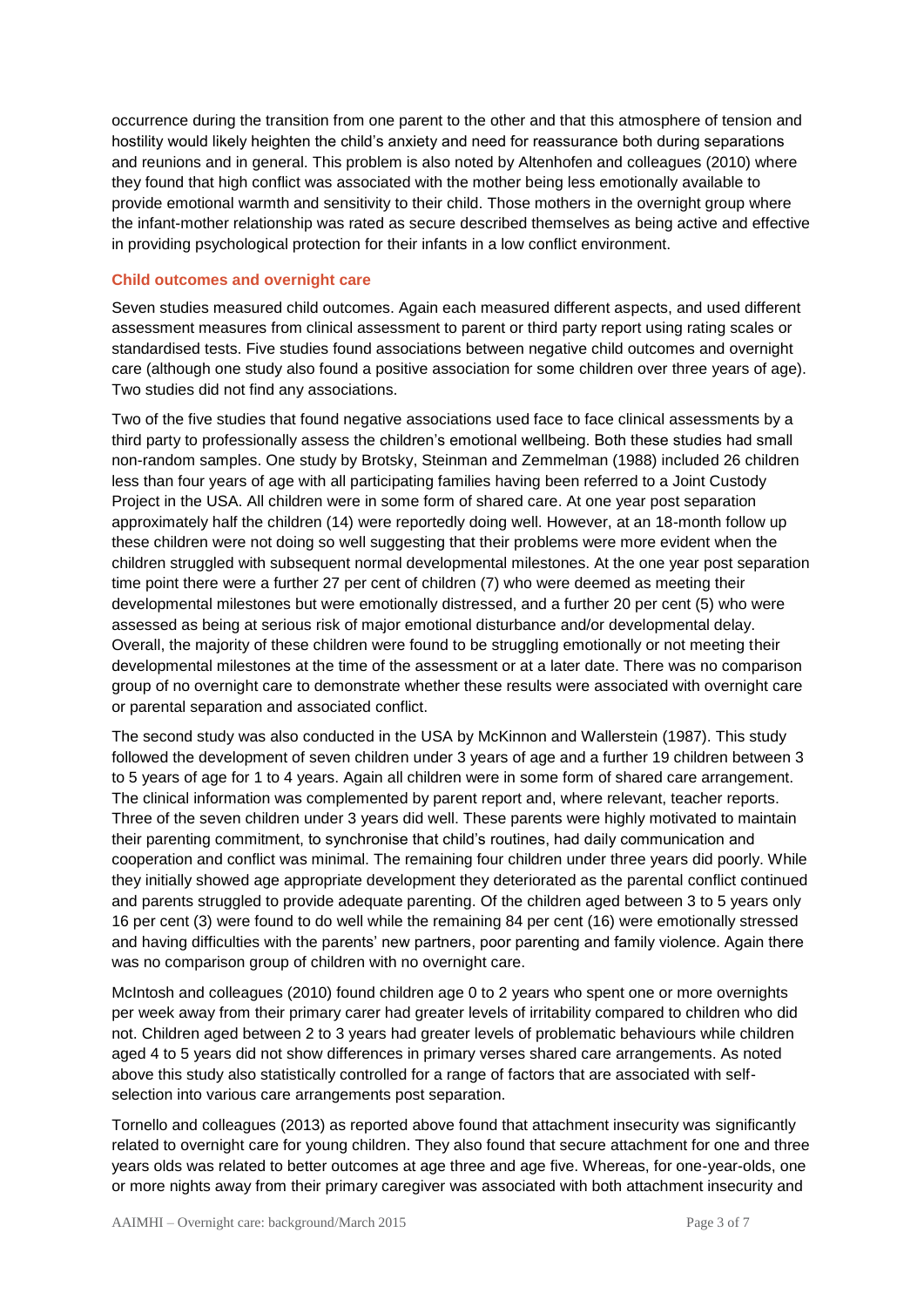emotional and behavioural problems at both ages one and three years. For children aged three years and over there were no significant adjustment problems found to be associated with overnight care. This study also controlled for a range of factors associated with self-selection within random samples (i.e., while the sample is randomly drawn parents with certain characteristics chose different parenting arrangements post separation).

While the research conducted by Solomon and George (1999) did not specifically measure child behavioural outcomes, children in the overnight group showing significantly greater levels of disorganised attachment and children who demonstrated disorganised attachment were found to be significantly more anxious, unsettled, and angry.

The two studies that did not find negative associations between overnight care and child's outcomes used parent report questionnaires. Pruett, Ebling and Insabella (2004) studied 132 parents with children 0 to 6 years, with the majority being preschoolers not infants. This study did not include high conflict families. Using both mother and father reports the researchers found that the level of parent conflict, quality of child-parent relationships, consistency of schedules, and number of care givers were more important in relation to child outcomes compared with overnight care.

Kaspiew and colleagues (2009) explored data from the Australian large-scale *Longitudinal Study of Separated Families*. This research examined only one time point and as such is a cross-sectional study. Kaspiew and colleagues did not find any significant associations between overnight care arrangements and child emotional and behavioural outcomes, except where the mother raised ongoing safety concerns. They measured both mother and father reports and found only 18 per cent agreement between parents for the same child demonstrating that each parent had a very different view of their child's emotional and behavioural development. The authors also raised concerns that parent reports may reflect the parents' emotional state and feeling about their current situation rather than the actual outcome for the child. To date there is no study that has assessed the validity of selfreport measures by mothers and fathers within the context of separated families and litigation. In the Kaspiew study both parents tended to rate the child as having more problems in situations where there was a greater level of conflict, previous family violence, ongoing safety concerns, and where there were concerns in relation to addictions and mental health problems. Mothers rated children as having greater problems in the overnight care groups but this did not reach significance. Of note, this study used a random sample and did not statistically adjust for factors known to be associated with self-selection into various care arrangements following parental separation.

#### **Overnight care, parent conflict and child outcomes**

Only two studies specifically addressed the interactions between conflict and overnight care. Both these studies used large Australian representative samples and found differing results. McIntosh and colleagues (2010) found that conflict was more problematic for young children (under 5 years) with greater number of overnights away from the primary carer. This was not found to be the case for children over five years of age. The second study, by Kaspiew and colleagues (2009), found that children did better post separation when their parents' relationship was friendly rather than distant, conflictual, or fearful, however, they did not find an increased risk of negative child outcome with an increase in overnight care, except where there was ongoing fear reported by the mother. This study found strong links between pre-separation family violence and ongoing safety concerns. In comparison to the McIntosh study, Kaspiew and colleagues did not control for a range of factors or characteristics that are known to be associated with parents that self-select to share the care of their children and quality of parenting, co-parenting relationship and socio-economic factors. In addition, this study did not analyse child outcomes for children less than two years of age.

#### **Gender and overnight care**

Pruett, Ebling and Insabella (2004) found that girls benefited from overnights and multiple caregivers whereas boys did not. However, the children in the study were primarily preschool age and the analysis did not assess whether this was the same for infants. The study by Kaspiew and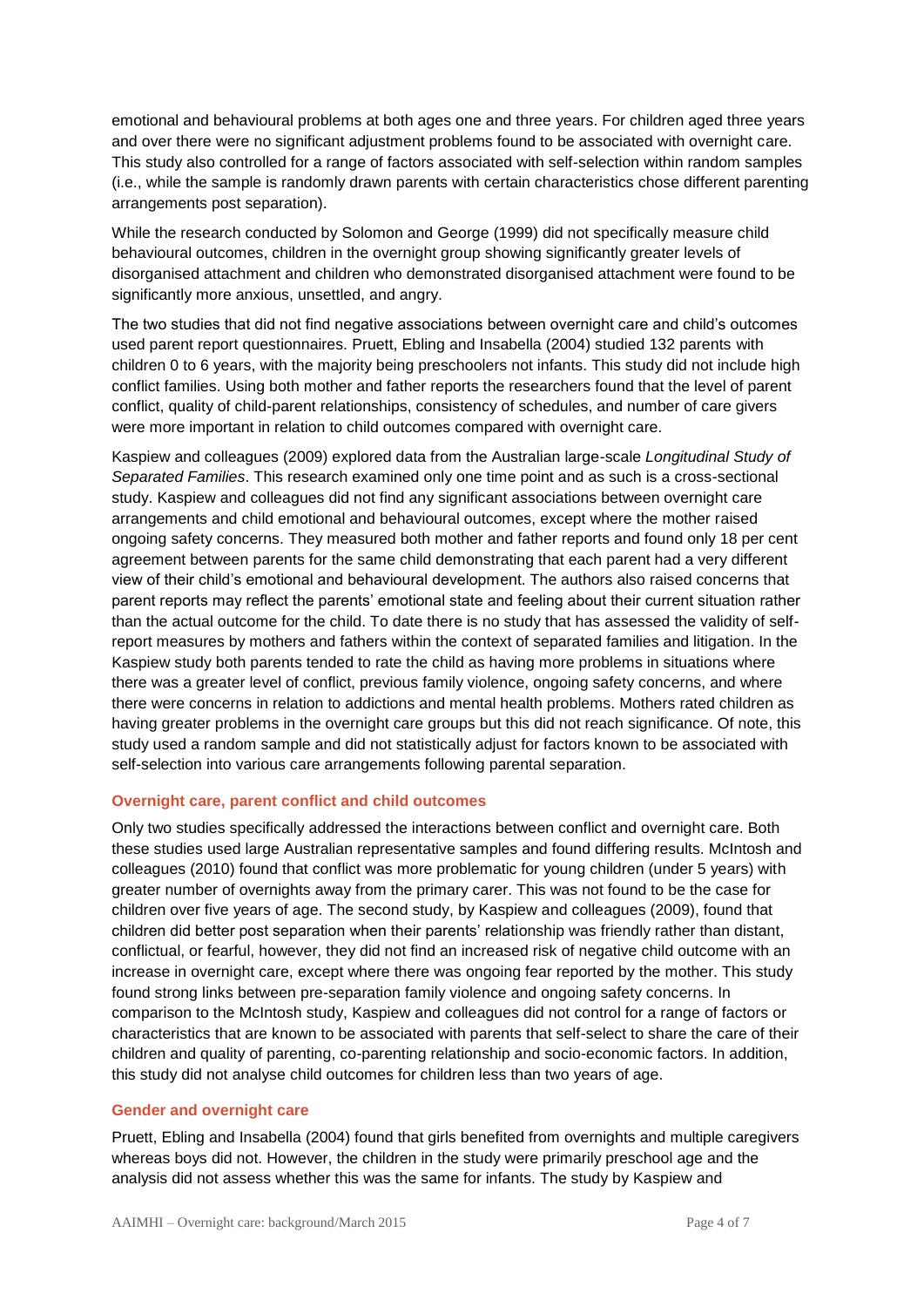colleagues(2009) found that both mother and father reports indicated that boys had significantly greater problems compared to girls however they did not conduct analyses of the overnight data in relation to gender.

#### **Conclusions**

Research in the area of overnight care for infants and young children is minimal and as such little is known about the developmental impacts of overnight care for children whose parents separate when they are in infancy or who may never have lived together with the child (Pruett & DiFinzo, 2014). Importantly there are no generalizable studies that have followed children's development through preschool and into primary school. As seen in both the clinical assessment studies (Brotzky, Steinman & Zimmerman, 1988; McKinnon & Wallerstein, 1987) children may or may not present with developmental problems when shared overnight care commenced but may show marked deterioration as they are challenged with subsequent normal developmental tasks to master. It is still unclear which children will benefit from overnight care and at what age or stage of their development and which ones will not. Therefore future research needs to measure the age that overnight care commences and follow the child's development over time. Furthermore, there are many other unanswered questions such as: Does it make a difference if a child has an older sibling? And do additional family transitions, such as new partners, impact on child outcome?

All of the studies reviewed above have addressed different research questions and used a range of methodologies and analyses which do not allow for direct comparisons. In addition, no one study provided a comprehensive study of all the relevant issues and each study had their limitations and strengths. In general the more recent studies that have used large random samples have stronger research designs and therefore must carry more weight. However, with these there are significant differences in statistical analyses; the use of controls to avoid potential confounding factors; and selfselection into various groups that can add bias to random samples. There are also limitations in being able to generalize the findings to the general population and particularly to those seeking overnight care via the legal system. Furthermore with large scale studies, the outcome measures tend to cover broad areas which then may not have been sufficiently sensitive to detect specific problems.

The research appears to present a united front in relation to the negative impact of parent conflict on children. However, there are inconsistent findings in relation to whether parent conflict has a greater negative impact on infants and young children when they are spending frequent overnights with the parent they do not live with or are in a shared care arrangement. There are three out of four studies that raise concern about the impact of overnights away from the primary carer in relation to insecure/disorganised attachment, particularly when the parents have not lived together with the child. Insecure and disorganised attachments are particularly concerning given the increased risk they confer in relation to the later development of psychopathology (Carlson, Sroufe, & Egeland; 2004). There are also mixed findings in relation to children's current developmental outcomes, however, as stated above there are concerns that not only current but also future development may be compromised. While some studies found that some children's development did not appear to be affected by frequent overnight care away from their primary carer, or may in some circumstances be beneficial, this appeared to be in the context of low conflict, effective communication and parents who were motivated to work together in the best interest of the child. These parents are not parents who have required ongoing mediation, legal advice or the assistance of the Courts.

At the current time, while more research is being conducted, it is the view of AAIMHI that a cautious approach to overnight care of young children following parental separation (or when parents have never lived together) is required, given the potential for significant harm to this vulnerable age group during this period of rapid development.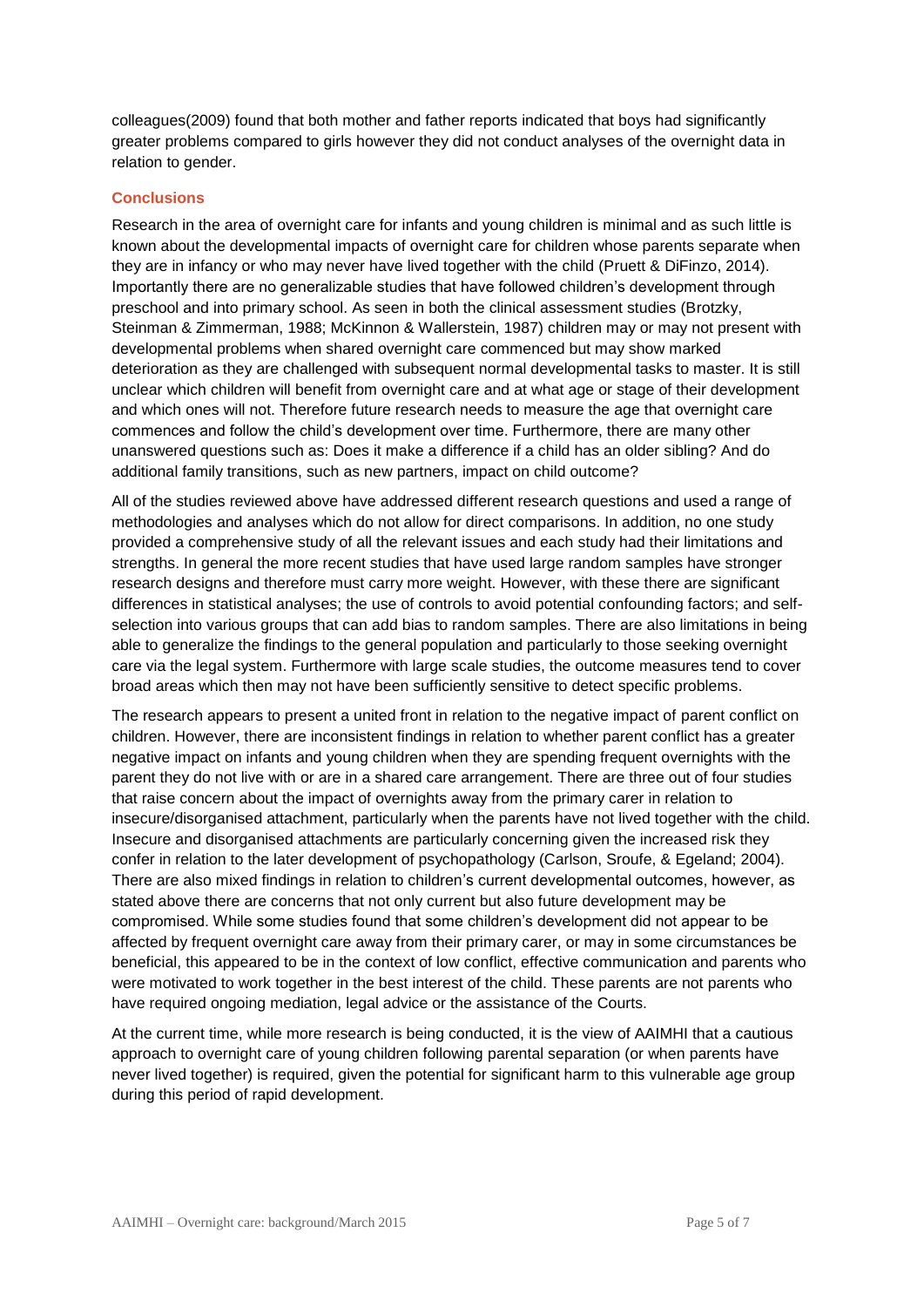#### **References**

Ainsworth MDS, Blehar MC, Waters E, Wells S (1978). *Patterns of attachment*. Hillsdale, NJ: Erlbaum.

Altenhofen S, Biringen Z, Mergler R (2008). Significant family dynamics related to postdivorce adjustment in parents and children. *Journal of Divorce and Remarriage* 49, 25-40.

[Altenhofen](http://www.apple.com/) S, Sutherland K, Biringen Z (2010). Families experiencing divorce: Age at onset of overnight stays, conflict, and emotional availability. *Journal of Divorce and Remarriage* 51, 141-156.

Berger LM, Brown PR, Joung E, Meli MS, Wimer L (2008). The stability of child physical placements following divorce: Descriptive evidence from Wisconsin. *Journal of Marriage and Family* 70, 273-283.

Biringen Z, Easterbrooks MA (2012). Emotional availability: Concept, research, and window on developmental psychopathology. *Development and Psychopathology* 24, 1-8.

Brotsky M, Steinman S, Zemmelman S (1988). Joint custody through mediation: A longitudinal assessment. *Conciliation Courts Review* 26, 53-58.

Carlson EA, Sroufe LA, Egeland B (2004). The construction of experience: A longitudinal study of representation and behavior. *Child Development* 75:1, 66-83.

Kaspiew R, Gray M, Weston R, Moloney L, Hand K, Qu L (2009). *[Evaluation of the 2006 family law reforms.](http://www.aifs.gov.au/institute/pubs/fle/index.html)* Australian Institute of Family Studies, Research report Commissioned by the Australian Government Attorney-General's Department and the Department of Families, Housing, Community Services and Indigenous Affairs.

McCoby EE, Mnookin RH (1992). *Dividing the child: Social and legal dilemmas of custody*. Harvard University Press, London.

McKinnon R, Wallerstein JS (1987). Joint custody and the preschool child. *Conciliation Courts Review* 25, 39-47.

McIntosh JE, Smyth BM (2012). Shared-tiem parenting: An evidence-based matrix for evaluating risk. In: (Eds.) K Kuehnle & L Drozd. *Parenting Plan Evaluations: Applied Research for the Family Court*. Oxford University Press.

McIntosh J, Smyth B, Kelaher M, Wells Y, Long C (2010). *Post-separation parenting arrangements and developmental outcomes for infants and children*. Australian Government Attorney General's Department.

McIntosh JE, Smyth BM, Kelaher MA (2015). Responding to concerns about a study of infant overnight care post separation, with comments on consensus: Reply to Warshak (2014). *Psychology, Public Policy, and Law* 21:1, 111-119.

Melli MS, Brown PR (2008). Exploring a new family form – the shared time family. *International Journal of Law, Policy and the Family* 22, 231-269.

Pruett MK, Ebling R, Insabella G (2004). Critical aspects of parenting plans for young children. Interjecting data into the debate about overnights. *Family Court Review* 42, 39-59.

Pruett MK, Cowan CP, Cowan PA, Diamond JS (2012). Supporting father involvement in the context of separation and divorce. In: (Eds.) K. Kuehnle & L. Drozd. *Parenting Plan Evaluations: Applied Research for the Family Court*. Oxford University Press.

Sroufe LA, Egeland B, Carlson E, Collins WA (2005). *The development of the person: The Minnesota study of risk and adaptation from birth to adulthood.* New York: Guilford.

Solomon J, George C (1999). The development of attachment in separated and divorced families. *Attachment and Human Development* 1, 2-33.

Tornello SL, Emery R, Rowen J, Potter D, Ocker B, Xu Y (2013). Overnight custody arrangements, attachment, and adjustment among very young children. *Journal of Marriage and Family* 75, 871-885.

Wallerstein R, Kelly JS (1975). The effects of parental divorce: Experiences of the preschool child. *Journal of the American Academy of Child Psychiatry* 14, 600-616.

Woodward L, Fergusson DM, Belsky J (2000). Timing of parents' separation and attachment to parents in adolescence: results of a prospective study from birth to age 16. *Journal of Marriage and the Family* 62, 162-174.